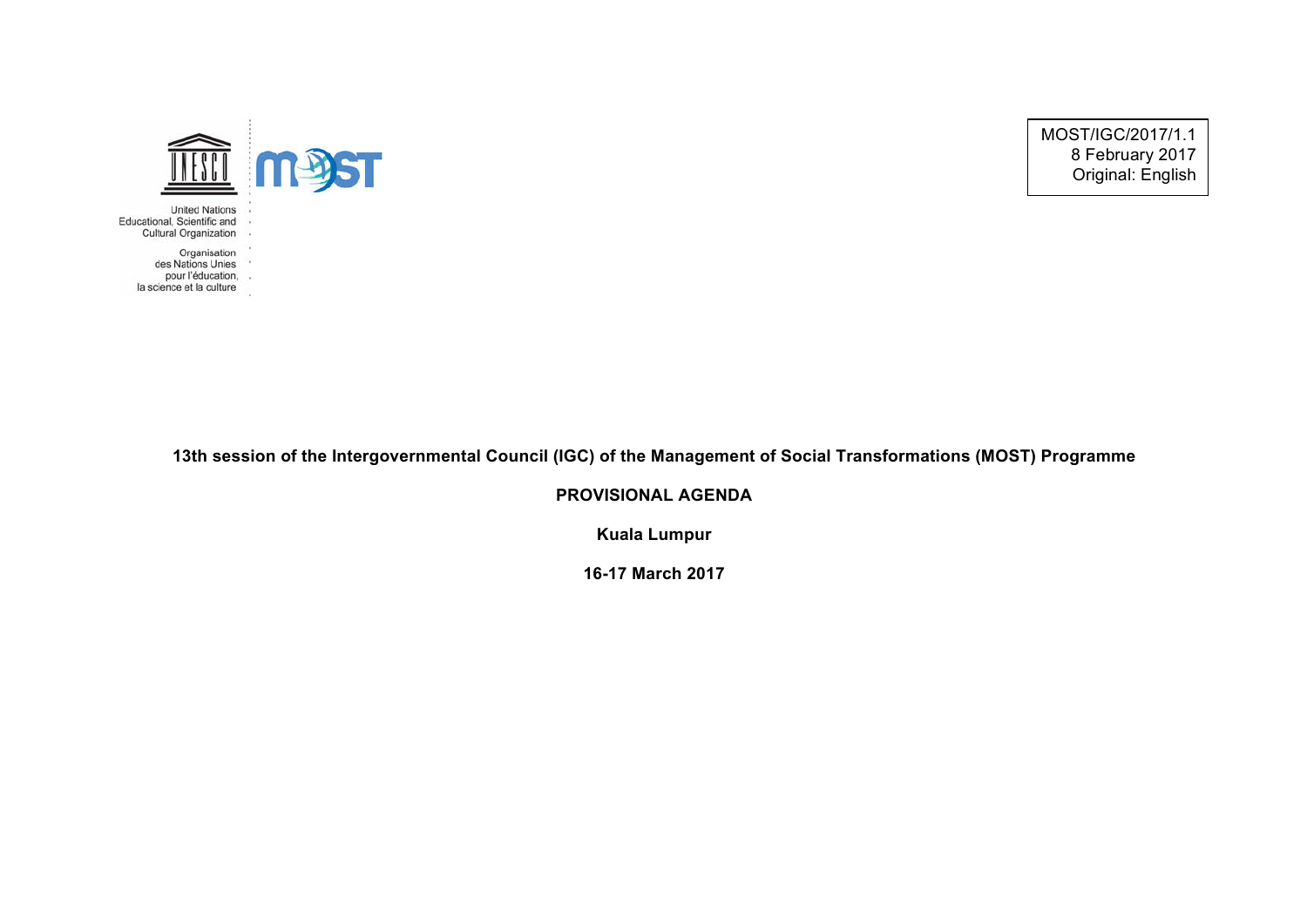| Item                            | Title                                                                                                                                        | Source                                                                                                     | <b>Documents Envisaged</b>                                                                                                 | <b>Decision Expected</b>                  |  |  |  |
|---------------------------------|----------------------------------------------------------------------------------------------------------------------------------------------|------------------------------------------------------------------------------------------------------------|----------------------------------------------------------------------------------------------------------------------------|-------------------------------------------|--|--|--|
| <b>Opening Session</b>          |                                                                                                                                              |                                                                                                            |                                                                                                                            |                                           |  |  |  |
| 1                               | Adoption of Agenda and Timetable                                                                                                             | Rules of Procedure 6                                                                                       | MOST/IGC/2017/1.1<br>Provisional Agenda                                                                                    | Adoption                                  |  |  |  |
|                                 |                                                                                                                                              | <b>Rules of Procedure 7</b>                                                                                | MOST/IGC/2017/1.2                                                                                                          |                                           |  |  |  |
|                                 |                                                                                                                                              | Recommendations from the<br>Bureau to the MOST IGC<br>adopted on 16 September<br>(MOST/IGC/Bureau/2016/26) | <b>Provisional Timetable</b>                                                                                               |                                           |  |  |  |
| <b>Activity Related Matters</b> |                                                                                                                                              |                                                                                                            |                                                                                                                            |                                           |  |  |  |
| 2                               | <b>MOST Activity Report</b><br>Presentations by the IGC Vice<br>a)<br><b>Presidents</b><br>Presentation by the Executive-<br>b)<br>Secretary |                                                                                                            | MOST/IGC/2017/2<br>Report on activities implemented by<br>the Secretariat since the 12 <sup>th</sup> session<br>of the IGC | Take note                                 |  |  |  |
| 3                               | Examination of a Draft 2016-2021 Action<br>Plan for implementation of the MOST<br>Strategy                                                   | MOST/IGC/Bureau/2016/26<br>Recommendations from the<br>Bureau to the MOST IGC<br>adopted on 16 September   | MOST/IGC/2017/3<br>2016-2021 MOST Action Plan                                                                              | Endorsement after<br>revision if required |  |  |  |
| $\overline{4}$                  | MOST initiative on the background causes,<br>processes and social implications of<br>migration                                               | MOST/IGC/Bureau/2016/26<br>Recommendations from the<br>Bureau to the MOST IGC<br>adopted on 16 September   | MOST/IGC/2017/4<br>Draft MOST Initiative on the<br>background causes, processes and<br>social implications of migration    | Adoption after revision<br>if required    |  |  |  |
| 5                               | Report by the Chair of the Scientific<br><b>Advisory Committee</b>                                                                           | <b>MOST Statutes Article XVIII</b>                                                                         | MOST/IGC/2017/5<br>Report by the Chair of SAC                                                                              | Take note                                 |  |  |  |